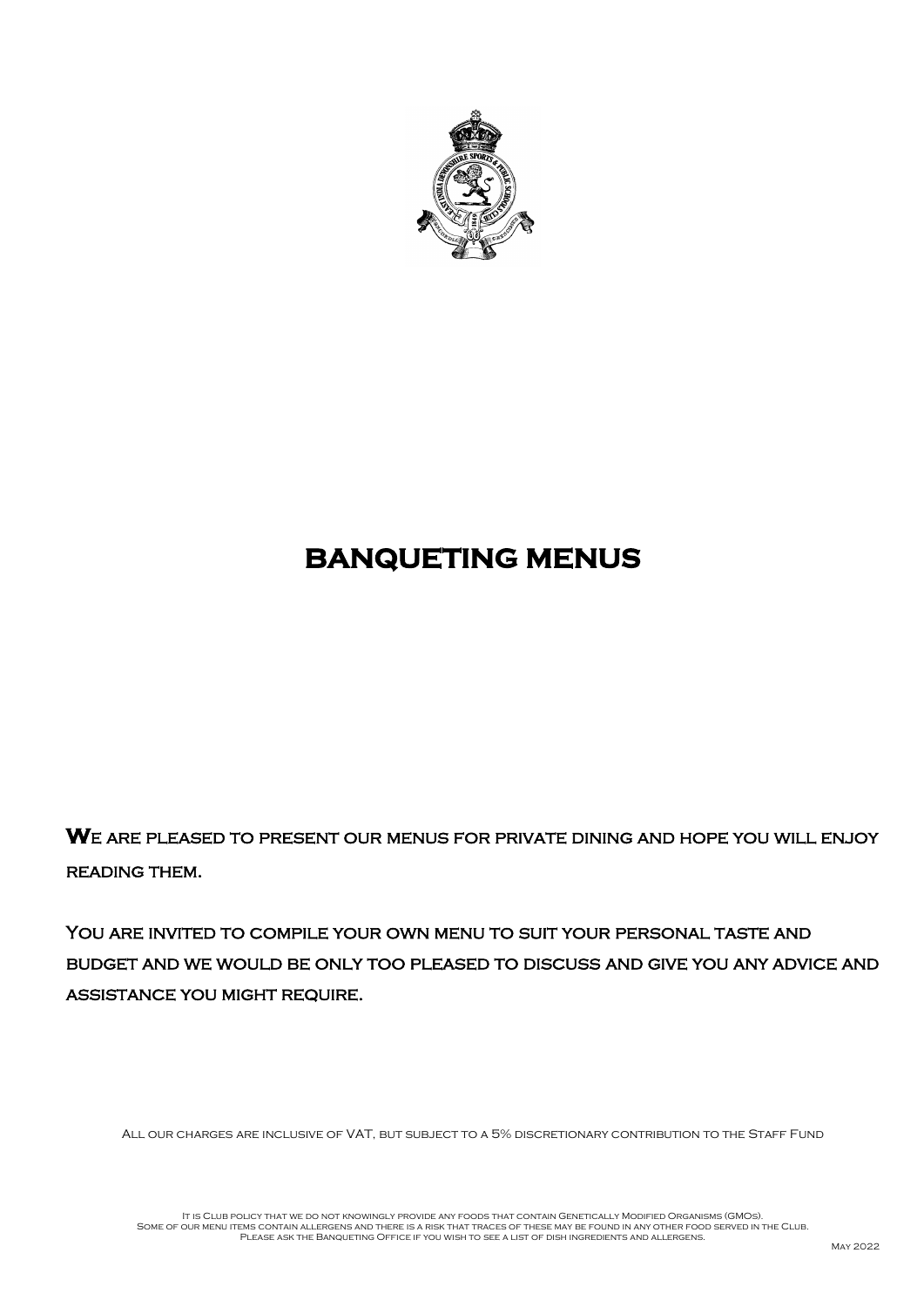# **STARTERS**

## **COLD**

**SMOKED SALMON TASTING PLATE** Maldon Cure, Deep Cure & Kiln Smoked with celeriac, caper & Lemon £16.00

**L**ishman's Air--Dried York Ham with Artichoke, Cherry Tomato, & Olives £12.00

**POTTED BROWN SHRIMPS WITH PICKLED** Cucumber & Treacle Soda Bread £13.00

**G**oat's Cheese, Artichoke, Dried Tomato, Olives, Rocket Oil & Garlic Croûton £9.00 (v)

**R**oast Chicken & Ham Terrine, Grape Chutney, Watercress & Toasted Brioche £14.00

**C**lub Gin Cured Salmon WITH SWEET MUSTARD & DILL SAUCE £14.00

**P**rawn Cocktail 'Marie Rose' £10.00

**C**hicken Liver & Pork Pâté with Apricot **CHUTNEY, WATERCRESS** & Garlic Toasts £11.00

**L**ambton & Jackson 'Maldon Cure' Smoked Salmon with Caper, Shallot & Lemon £17.00

YORKSHIRE CHARCUTERIE SELECTION, Potato Salad, Pickles & Grain Mustard £12.00

'**P**otted' Kiln Smoked Salmon WITH PICKLED CUCUMBER & CITRUS FRUITS £14.00

**C**hilled Melon, Cracked Black Pepper, Pink Grapefruit & Stem Ginger £ 8.00  $(y)$ 

## **WARM**

**G**oat's Cheese, Wild Mushroom & Herb Tartlet with Green Leaves, & Sherry Dressing £10.00 (v)

**S**moked Haddock, Spinach & Cheddar Tartlet with Watercress & Lemon Oil £11.00

₩

## **SOUPS**

**C**rab & Brandy Bisque served WITH CARAWAY SEEDED CHEESE STRAWS £13.00

**C**arrot & Ginger Soup WITH CORIANDER & CROÛTONS  $E6.50 \quad (v)$ 

**BEEF CONSOMMÉ WITH SHREDDED** Vegetables, Madeira & Cheese Straws £9.00 (minimum 10 persons)

**C**ream of Cauliflower Soup WITH CHERVIL & CROÛTONS £7.00  $\omega$ 

**C**ream of Wild Mushroom Soup WITH TARRAGON & CROUTONS  $E8.00 W$ 

#### **M**ulligatawny served with Chicken, Rice & Coriander £8.00

 $(V)$  = VEGETARIAN DISH

It is Club policy that we do not knowingly provide any foods that contain Genetically Modified Organisms (GMOs). SOME OF OUR MENU ITEMS CONTAIN ALLERGENS AND THERE IS A RISK THAT TRACES OF THESE MAY BE FOUND IN ANY OTHER FOOD SERVED IN THE CLUB.<br>PI FASE ASK THE BANOUFTING OFFICE IF YOU WISH TO SEE A LIST OF DISH INGREDIENTS AND ALLER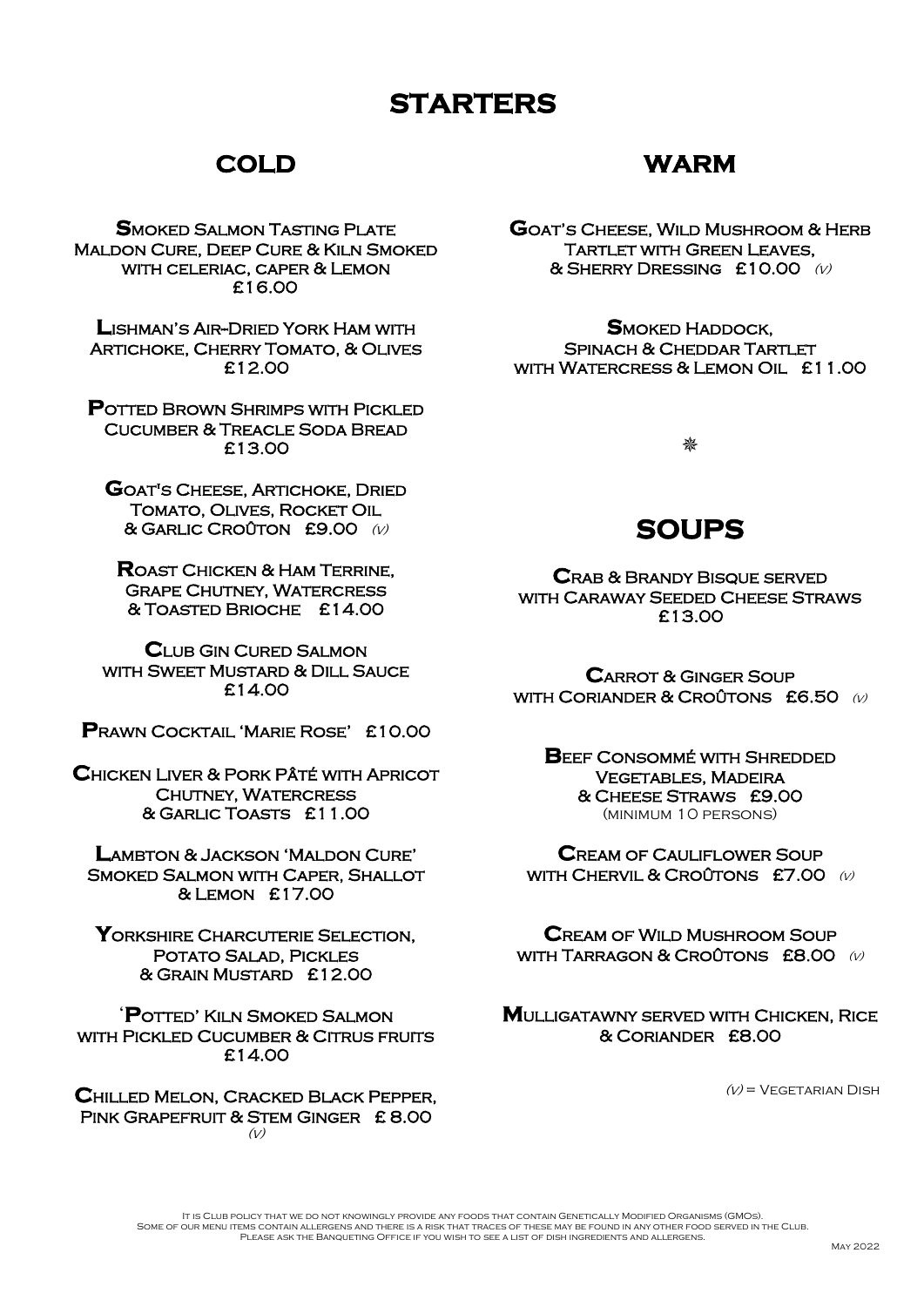# **FISH DISHES**

**P**an-fried Trout Fillet with Shrimps, Capers, Almonds & Brown Butter £24.00

> **R**oast Rock Bass Fillet, Crab & Tarragon Bisque £25.00

**R**oast Halibut Fillet with Wild Mushrooms & Tarragon Cream Sauce £30.00

**S**teamed Seabream fillet, Ginger & Coriander Butter Sauce £23.00

**BAKED SALMON, HERB CRUMBLE, ORANGE & CHIVE BUTTER SAUCE** £25.00

**P**oached Halibut Fillet with Carrot & Cardamom Butter Sauce £28.00

If the above dishes are chosen as an intermediate course 60% of the main course price WILL BE CHARGED.

> All main course dishes are served with chef's choice of seasonal vegetable & potato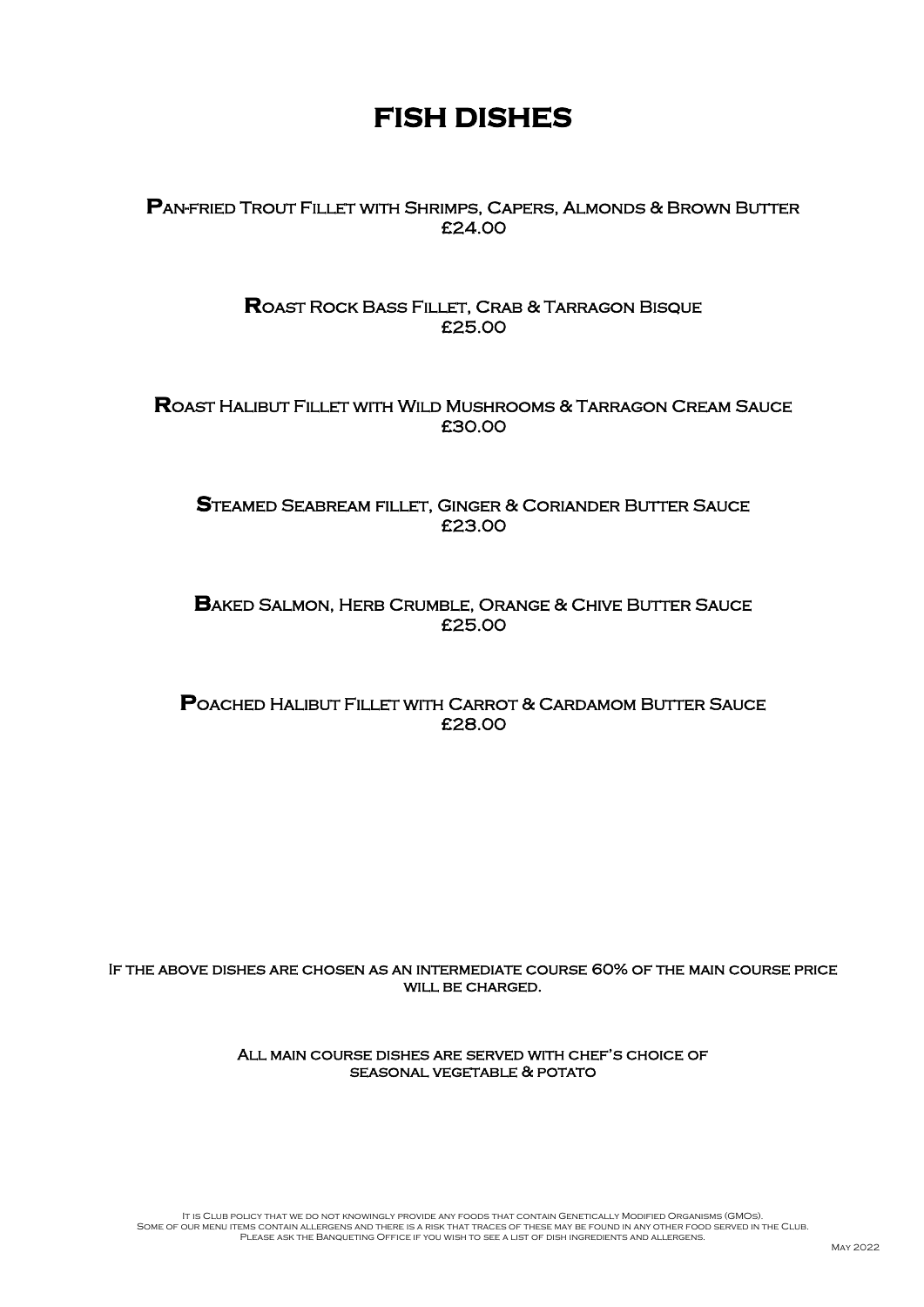# **ROASTS**

# **MEAT & POULTRY**

**R**oast Rib of Aberdeen Angus Beef with YORKSHIRE PUDDING, ROAST GRAVY & Creamed Horseradish £29.00 (minimum 10 persons)

**P**oached Chicken Breast, **STILTON SAUCE WITH CELERY** & Semi-dried Grapes £22.00

**R**oast Free-range Duck Breast WITH APPLE & RAISIN CHUTNEY £28.00

**C**hargrilled Angus Fillet Steak with Mushroom, Tomato, Watercress & Béarnaise £32.00

**R**oast Chicken Breast, with Wild Mushroom & Tarragon Cream Sauce £24.00

**R**oast Barbary Duck Breast, Sour Cherry & Kirsch Sauce £28.00

**R**oast Angus Beef Fillet Steak WITH WILD MUSHROOMS & Madeira Sauce £33.00

#### **R**oast Chicken Breast with a Chasseur Sauce

(white wine, mushroom, tomato & tarragon sauce) £24.00

**A**ngus Steak, Kidney & Mushroom Pie £25.00

**P**an-fried Angus Sirloin Steak WITH CHERRY TOMATOES. Button Mushroom & Salsa Verde £28.00

All main course dishes are served with chef's choice of seasonal vegetable & potato

**HERB & MUSTARD CRUSTED** Rack of Lamb, Rosemary & Shallot Gravy £28.00

**R**oast Loin of Free-range Pork WITH SAGE & ONION STUFFING. Roast Gravy & Bramley Sauce £26.00

**R**oast Chicken Breast with Chipolata, Bread Sauce & Gravy

£26.00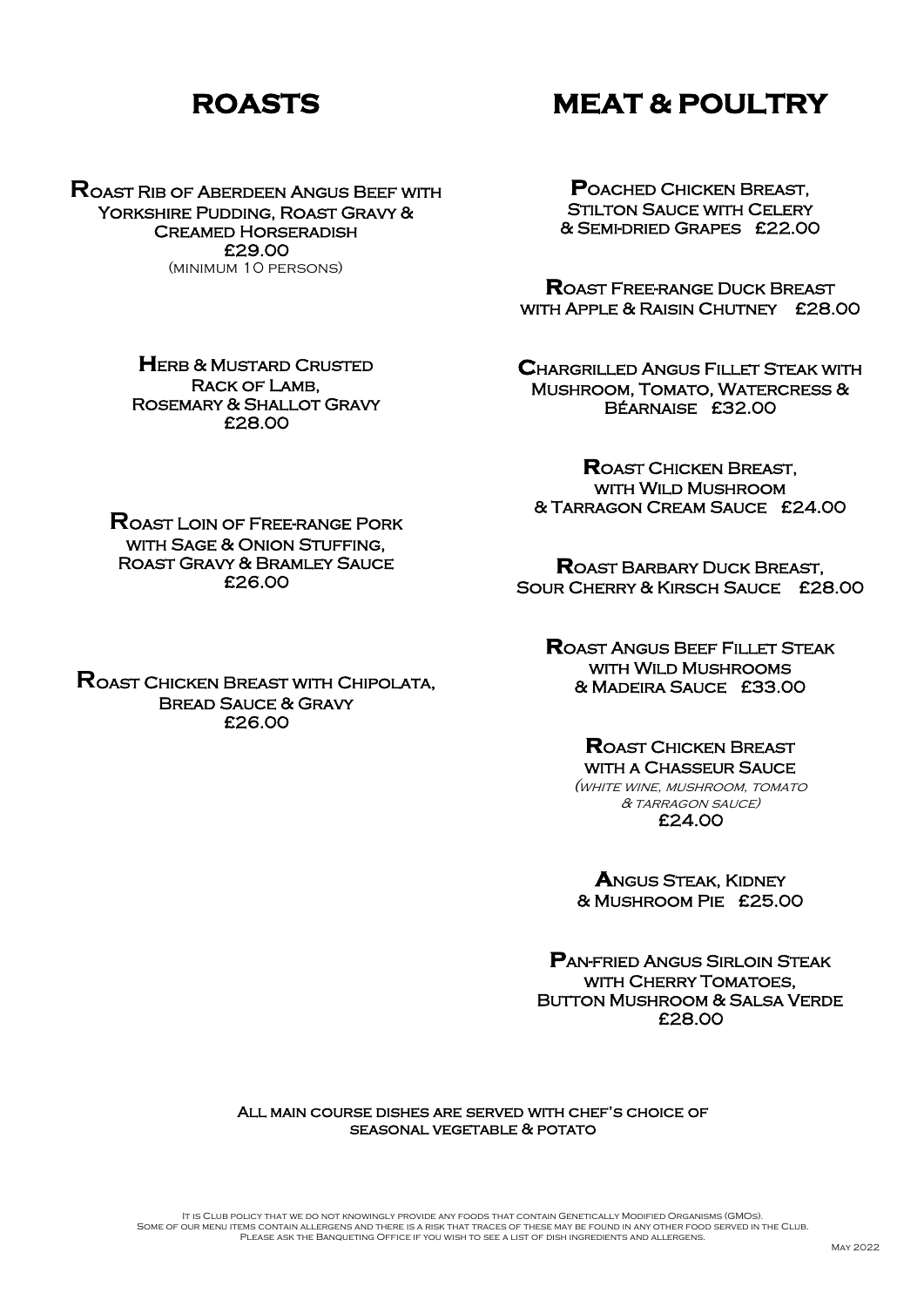### **COLD DESSERTS**

**T**iramisu with Espresso Sauce £7.50

**P**ear & Almond Tart with Grand Marnier Anglaise £7.50

> **S**our Cherry Crème Brulée with Shortbread £7.50

**R**ich Chocolate Truffle Cake WITH RUM SAUCE £7.50

**F**resh Fruit Salad with Double Cream £7.00

**S**piced Orange & Ginger Cake with Lemon Anglaise £7.00

**L**emon Tart with Raspberry Sauce £7.00

**C**hocolate & Orange Charlotte with Vanilla Anglaise £7.50

### **WARM DESSERTS**

**T**arte Tatin with Vanilla Ice Cream £8.00

**B**READ & BUTTER PUDDING with Marmalade & Double Cream £7.50

Δż

### **SAVOURIES**

**FARMHOUSE BRITISH CHEESE SELECTION** served with Celery, Grapes & Biscuits

> CHEESE PLATE £8.50 (Three course meal)

> Cheese Plate £6.50 (Four course meal)

> > 黎

**M**atureCheddar, Grilled Bacon & Mushroom on Toast £6.75

**W**elsh Rarebit £6.00

磐

**C**offee & Sweetmeats £5.00

**C**offee & Club Mints £3.25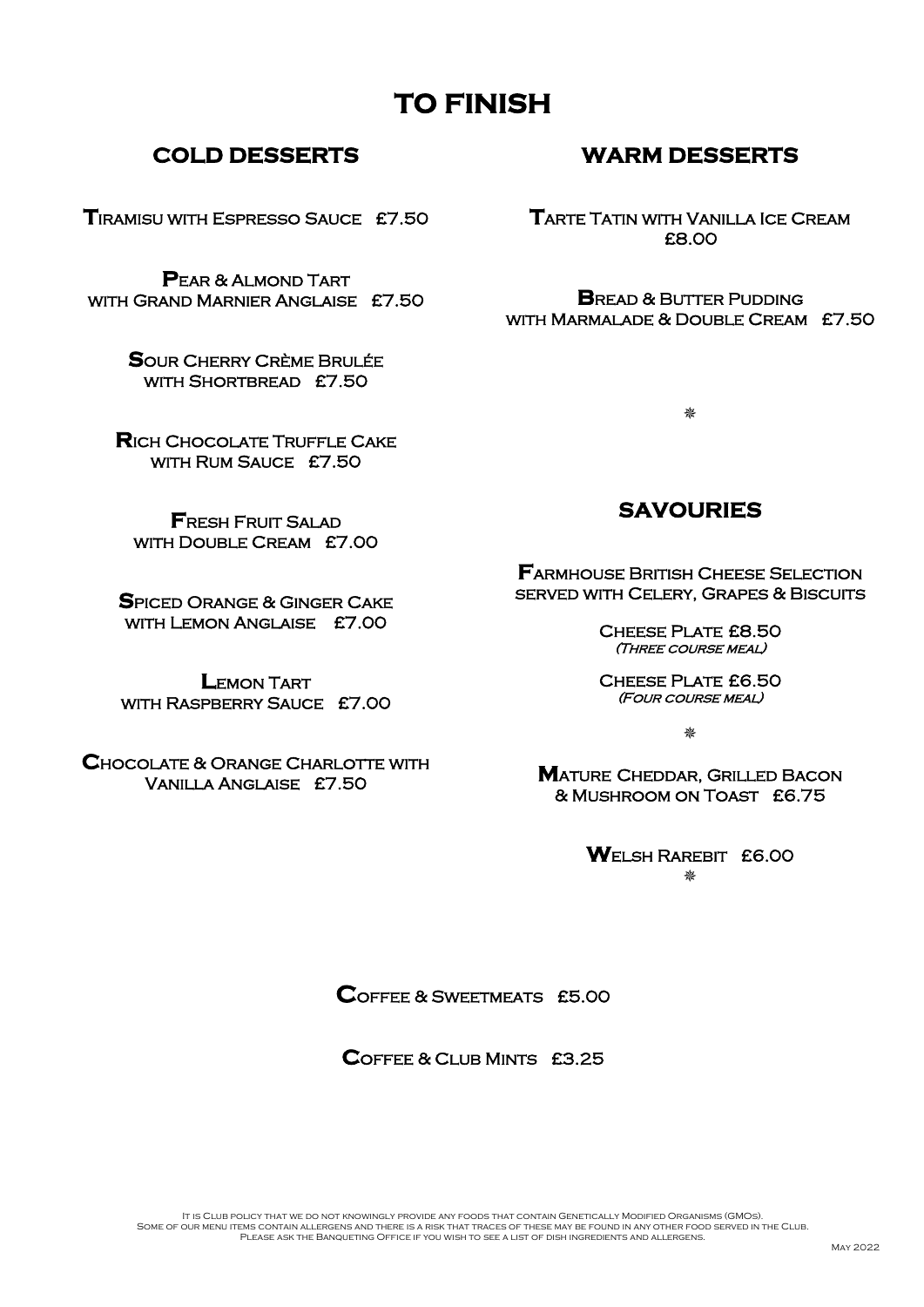# **VEGETARIAN DISHES**

### **Starters**

#### £8.00

**M**ushrooms & Spinach on Toast with Garlic & Herbs vegan & gluten free

**C**antaloupe Melon with Orange juice, Honey & Powdered Ginger vegan & gluten free

**T**artlet of Seasonal Vegetables with Tomato Coulis vegan & gluten free

**P**eppered Ruby Grapefruit, Rocket, Toasted Pumpkin & Sunflower Seeds vegan & gluten free

黎

## **Main Courses**

#### £19.00

**P**enne Rigate, White Wine Cream Sauce with Mushroom Tarragon & Truffle Oil gluten free & vegetarian

> **T**hai Spiced Vegetable Curry with Steamed Basmati Rice Coriander, Spring Onion & Lime vegan & gluten free

**P**enne Rigate, Tomato Salsa, Artichoke, Sundried Tomato & marinated Olives vegan & gluten free

**M**ushroom 'Stroganoff' with Shallot, Gherkin & Steamed Basmati Rice gluten free & vegetarian

**H**erb Omelet with Goat's Cheese, Tomato, Spinach, Artichoke & Capers gluten free & vegetarian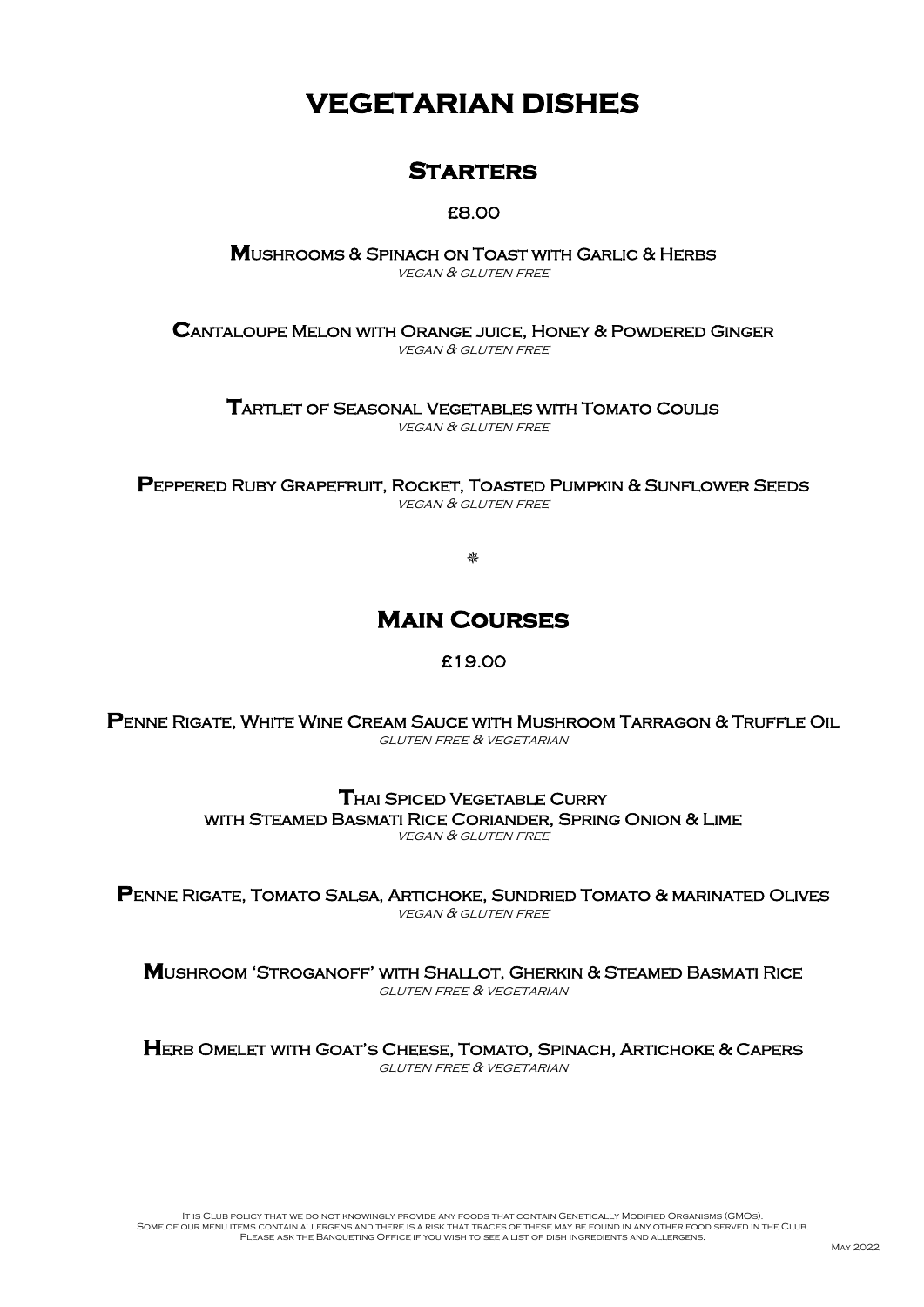## **FORK BUFFET MENU**

(MINIMUM 20 COVERS)

**P**lease select ONE of the following plated starters:

**S**OUP OF THE DAY (v)

**G**ravadlax, Pickled Cucumber, Sweet Mustard & Dill Dressing **C**oarse Chicken & Pork Pâté, Apricot Chutney & Melba Toast **G**oat's Cheese, Spinach & Spring Onion Tart WITH GREEN LEAVES & SHERRY VINAIGRETTE  $(V)$ 

黎

YOUR CHOICE OF TWO HOT DISHES FROM THE FOLLOWING: (served with Steamed Basmati Rice, New Potatoes & seasonal Vegetables )

**L**amb Rhogan Josh

**R**oast Chicken Breast, Chasseur Sauce

**S**teamed Salmon Fillet with Champagne & Fine Herb Cream Sauce

**S**tir-fried Beef with Ginger, Spring Onion & Soy Sauce

**P**oached Chicken Breast with Wild Mushroom & Tarragon

**B**aked Salmon Fillet with Prawns, Cucumber & Chive Cream Sauce

**T**hai Spiced Vegetable Curry (vegan & gluten free)

#### **BEEF MADRAS**

M.

**S**election of Cocktail Pastries **F**resh Fruit Salad & Cream **F**armhouse British Cheese Platter

₩

**COFFFE** 

£36.00

 $(V)$  = VEGETARIAN DISH